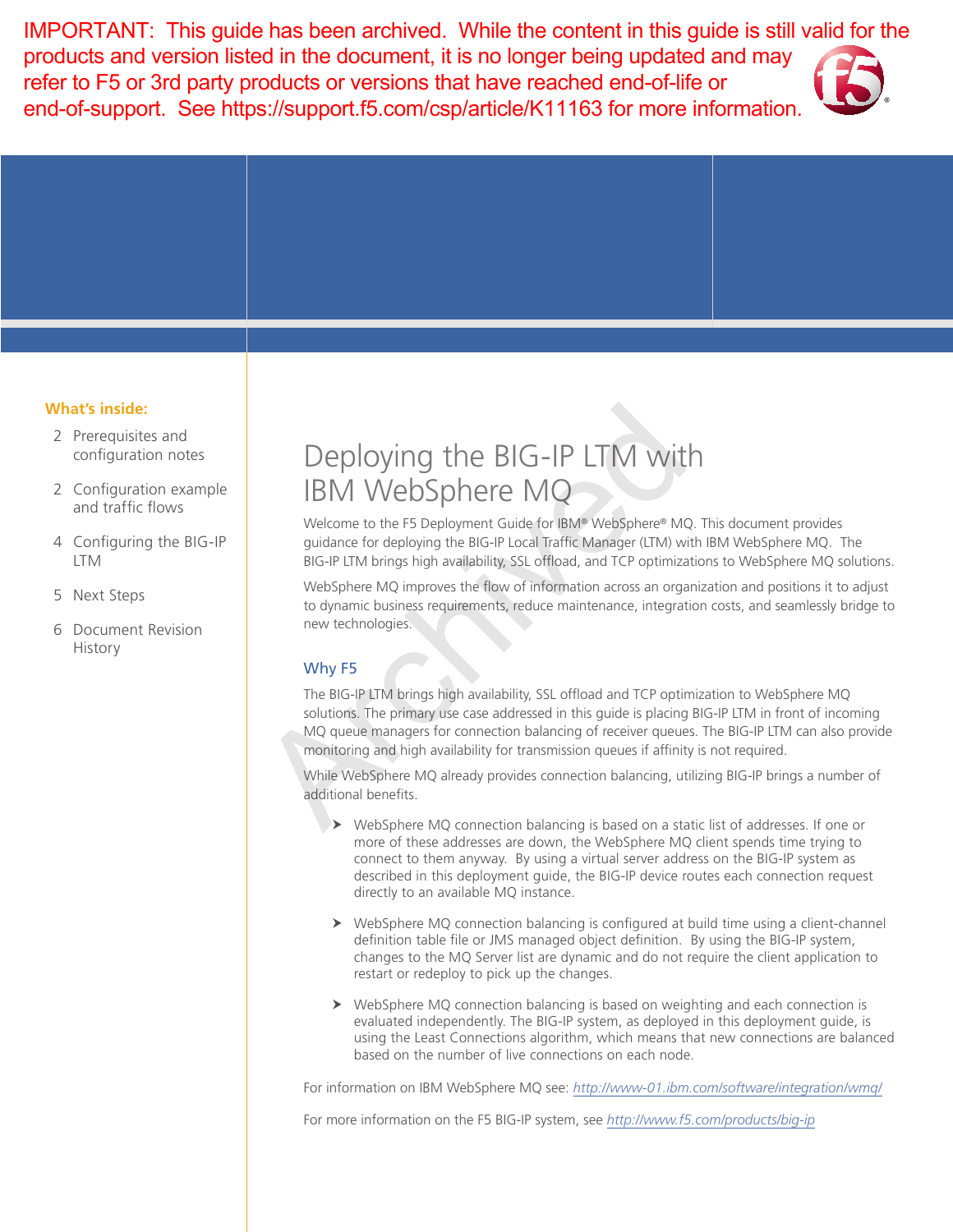#### <span id="page-1-0"></span>Products and versions tested

| Product           | Version   |
|-------------------|-----------|
| <b>BIG-IP LTM</b> | 11.1 HF-2 |
| IBM WebSphere MQ  | 7.1       |

**Important:** *Make sure you are using the most recent version of this deployment guide, found at http://www.f5.com/pdf/deployment-guides/ibm-websphere-mq-dg.pdf.*

To provide feedback on this deployment guide or other F5 solution documents, contact us at *solutionsfeedback@f5.com*.

#### Prerequisites and configuration notes

The following are general prerequisites and configuration notes for this guide:

- $\blacktriangleright$  If you are using the BIG-IP system to offload SSL, we assume you have already obtained an SSL certificate and key, and it is installed on the BIG-IP LTM system.
- $\triangleright$  As stated in the introduction, the primary use case in this deployment guide is the BIG-IP system deployed in front of queue managers, providing load balancing and offload.
- $\triangleright$  WebSphere MQ heartbeats should be configured to a value smaller than the BIG-IP LTM TCP Idle Timeout value. We recommend 180 seconds for the BIG-IP LTM TCP Idle Timeout value (as shown in this guide) and 60 seconds for the WebSphere MQ heartbeat value. For information on configuring the WebSphere MQ heartbeats, see the IBM documentation. Io provide Teedback on this deployment guide or other F5 solutions feedback @f5.com.<br>
Prerequisites and configuration notes<br>
The following are general prerequisites and configuration notes<br>
F F following are general prere

#### Configuration example and traffic flows

Using the configuration in this guide, the BIG-IP system provides high availability directly to WebSphere Message Broker Servers. If DataPower XI50 devices are used for XML transformation in your implementation, the BIG-IP provides high availability to the DataPower devices.

The traffic flows for each of the modes, and configuration instructions are below. The setup of BIG-IP is currently identical between the two modes, but the setup of WebSphere MQ is different between the two modes.

#### **Mode 1 - BIG-IP LTM directing traffic to WebSphere MQ**

In the following diagram, the BIG-IP LTM provides intelligent traffic direction and high availability for WebSphere Message Broker servers.



WebSphere Message Broker Server 2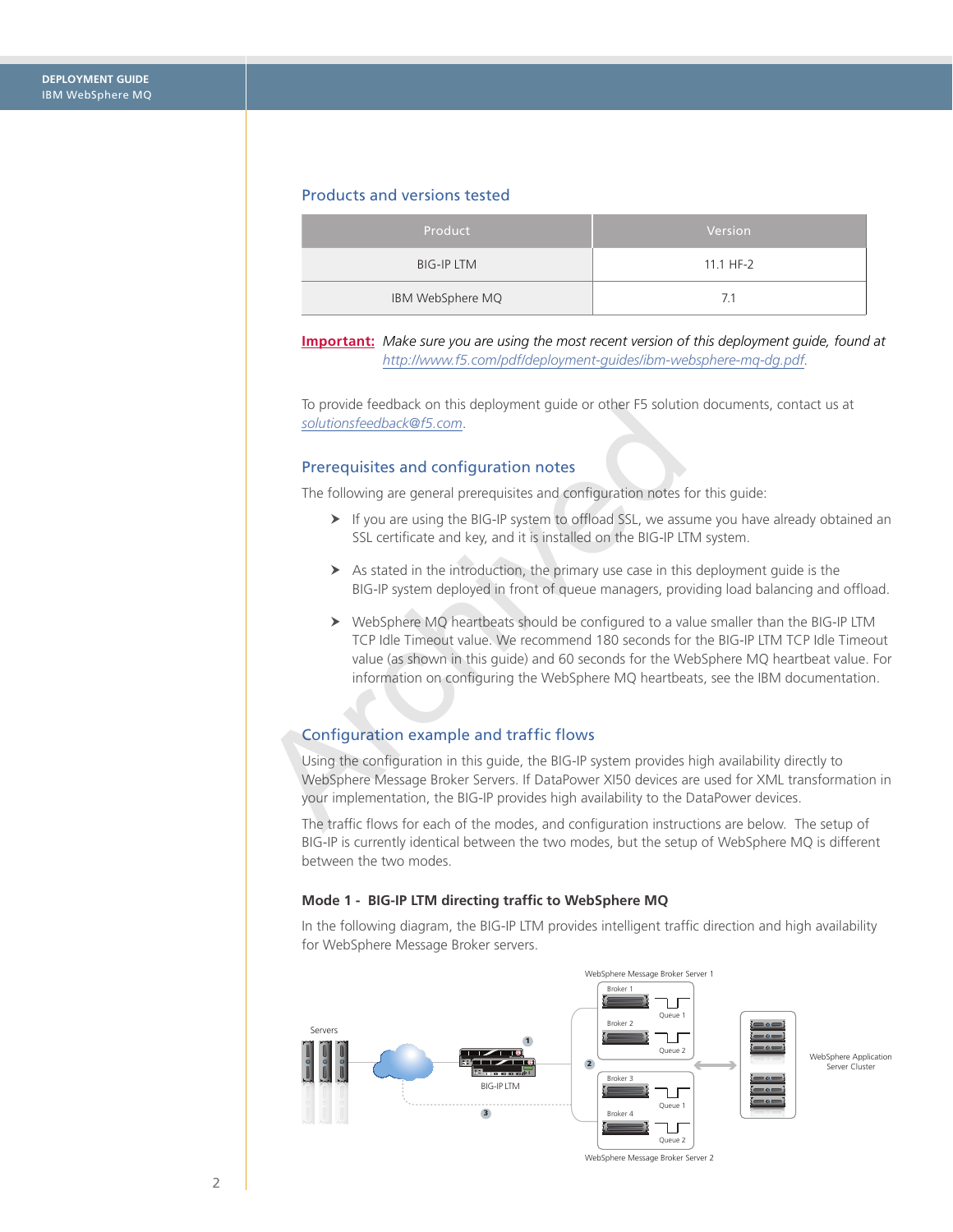- 1. The BIG-IP system continually monitors the WebSphere MQ servers for health and availability.
- 2. The BIG-IP system accepts incoming queue messages and delivers them to the appropriate Broker server.
- 3. Outgoing queues may return without traversing the BIG-IP LTM.

#### **Configuring WebSphere MQ devices for use with the BIG-IP system**

To provide high availability for WebSphere MQ, you must have two or more identical WebSphere Message Broker Servers. For example, you should setup the exact same transmission queues, Queue Managers and Channels on all MQ servers, using the same TCP ports and names for all servers. For specific instructions, see the IBM documentation.

#### **Mode 2 – Load balancing DataPower Devices**

In the following diagram, the BIG-IP LTM provides intelligent traffic direction and high availability to the DataPower devices.



This diagram illustrates the following process:

- 1. The BIG-IP LTM receives all incoming requests and distributes these requests across the DataPower XI50 appliances.
- 2. The DataPower devices perform basic validation and threat protection on the SOAP requests. It also load balances the requests to the WebSphere Message Broker servers in the network.
- 3. Each broker contains two execution groups running an instance of the message flow. This results in eight instances of the same message flow. DataPower load balances across these eight endpoints.
- 4. The message flow writes the message to a WebSphereMQ queue.
- 5. The message is consumed by a MDB connected to WebSphereMQ using client bindings.

The high availability features of the topology are as follows:

- If a DataPower device becomes unavailable, traffic can be routed to an alternate device.
- • If one WebSphere Message Broker server becomes unavailable, all traffic is routed to the alternate server.
- If one or more brokers becomes unavailable, all traffic is routed to the remaining brokers
- If one or more execution groups becomes unavailable, all traffic is routed to the remaining execution groups.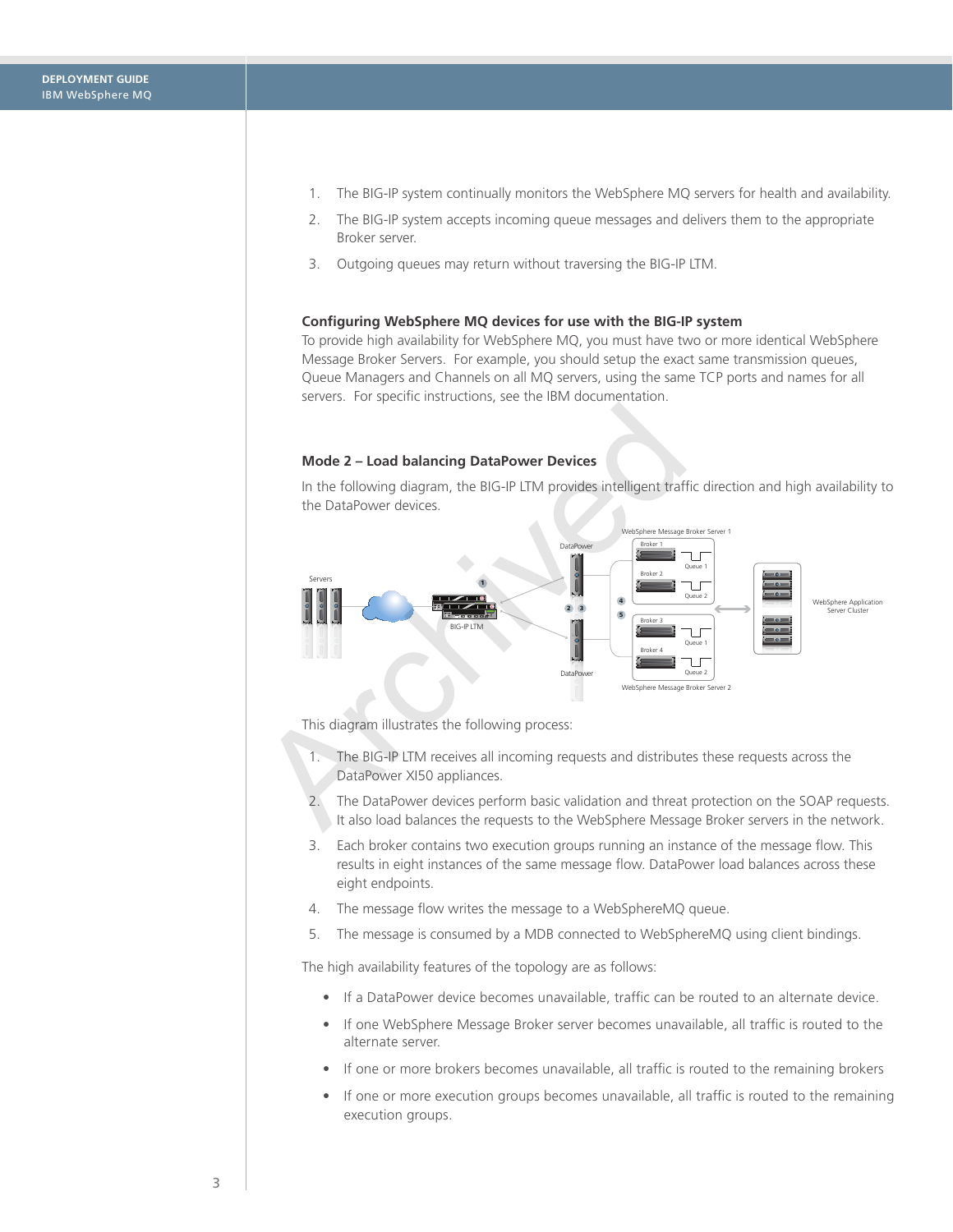## <span id="page-3-0"></span>Relationship between MQ queue managers and BIG-IP virtual server addresses

In the following chart, we demonstrate the relationship between MQ queue managers, Port and IP information for that queue manager, and the BIG-IP virtual server. In this example, there are three queue managers, SalesQueue, OrderQueue and InventoryQueue, installed on two MQ Servers, 192.168.10.50 and 192.168.10.60. The queue managers are each mapped on a specific port on the server, in this case, 1414, 1415 and 1416. On the BIG-IP LTM, virtual servers are configured for each queue manager on the same TCP port, but in our case with external routed IP addresses. The BIG-IP LTM pool contains the two MQ servers and monitors these servers for health and availability before delivering message traffic. By separating queue managers on their own ports, persistence and grouping of messages can be managed on a more granular level, with more visibility into the health of each server.

| <b>MQ Queue Manager</b> | Queue Manager (IP:Port)                   | <b>BIG-IP virtual server</b> |
|-------------------------|-------------------------------------------|------------------------------|
| SalesQueue manager      | 192.168.10.50:1414 and 192.168.10.60:1414 | 64.0.0.1:1414                |
| OrderQueue manager      | 192.168.10.50:1415 and 192.168.10.60:1415 | 64.0.0.1:1415                |
| InventoryQueue manager  | 192.168.10.50:1416 and 192.168.10.60:1416 | 64.0.0.1:1416                |
|                         |                                           |                              |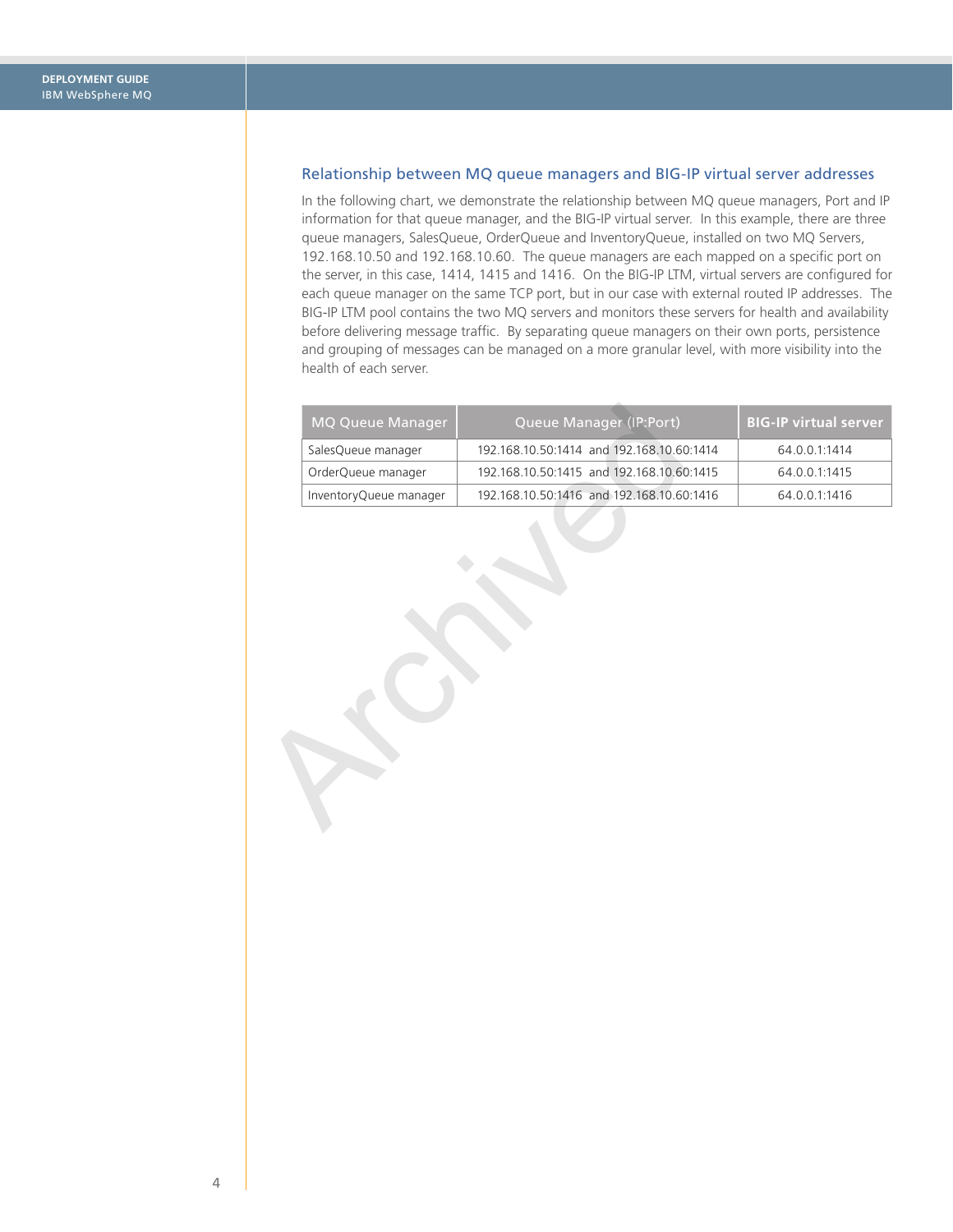# <span id="page-4-1"></span><span id="page-4-0"></span>Configuring the BIG-IP LTM

Use the following table for guidance on configuring the BIG-IP LTM for either deployment mode. This table shows the required BIG-IP configuration objects with any non-default settings you should configure as a part of this deployment. Unless otherwise specified, settings not mentioned in the table can be configured as applicable for your configuration. For specific instructions on configuring individual objects, see the online help or product manuals.

As described in the following table, you need to create a BIG-IP pool and virtual server for each transmission queue that is a part of this deployment. For instructions on

*The heartbeat value in your WebSphere MQ configuration must be less than the BIG-IP LTM Idle Timeout value in the TCP configuration. We recommend a WebSphere MQ heartbeat value of 60 seconds. See the WebSphere documentation for specific instructions on configuring the heartbeat.*

|                                           | the performance of the queue manager over time.                                                                                        |                                                                                                            |                                                                                                                                                                                                                            |
|-------------------------------------------|----------------------------------------------------------------------------------------------------------------------------------------|------------------------------------------------------------------------------------------------------------|----------------------------------------------------------------------------------------------------------------------------------------------------------------------------------------------------------------------------|
| <b>BIG-IP Object</b>                      |                                                                                                                                        | Non-default settings/Notes                                                                                 |                                                                                                                                                                                                                            |
| <b>Health Monitor</b>                     | <b>Name</b>                                                                                                                            | Type a unique name                                                                                         |                                                                                                                                                                                                                            |
| (Main tab-->Local Traffic<br>-->Monitors) | Type                                                                                                                                   | <b>TCP Half Open</b>                                                                                       |                                                                                                                                                                                                                            |
|                                           | <b>Name</b>                                                                                                                            | Type a unique name                                                                                         |                                                                                                                                                                                                                            |
|                                           | <b>Health Monitor</b>                                                                                                                  | Select the monitor you created above                                                                       |                                                                                                                                                                                                                            |
|                                           | Slow Ramp Time <sup>1</sup>                                                                                                            | 300                                                                                                        |                                                                                                                                                                                                                            |
| <b>Pool</b> (Main tab-->Local             | <b>Load Balancing Method</b>                                                                                                           | Choose Least Connections (Member)                                                                          |                                                                                                                                                                                                                            |
| Traffic -->Pools)                         | <b>Address</b>                                                                                                                         | Type the IP Address of a WebSphere MQ node                                                                 |                                                                                                                                                                                                                            |
|                                           | <b>Service Port</b>                                                                                                                    | Type the appropriate port for the channel, such as 1414.<br>Repeat Address and Service Port for all nodes) |                                                                                                                                                                                                                            |
|                                           | Create additional pools for each Receiver Queue be load balanced. Use the appropriate<br>Service port for the specific Receiver Queue. |                                                                                                            |                                                                                                                                                                                                                            |
|                                           | <b>TCP WAN</b><br>(Profiles-->Protocol)                                                                                                | Name                                                                                                       | Type a unique name                                                                                                                                                                                                         |
|                                           |                                                                                                                                        | Parent Profile                                                                                             | tcp-wan-optimized                                                                                                                                                                                                          |
|                                           |                                                                                                                                        | Idle Timeout <sup>2</sup>                                                                                  | $180^2$                                                                                                                                                                                                                    |
|                                           |                                                                                                                                        | Name                                                                                                       | Type a unique name                                                                                                                                                                                                         |
|                                           | <b>TCP LAN</b><br>(Profiles-->Protocol)                                                                                                | Parent Profile                                                                                             | tcp-lan-optimized                                                                                                                                                                                                          |
|                                           |                                                                                                                                        | Idle Timeout <sup>2</sup>                                                                                  | $180^2$                                                                                                                                                                                                                    |
|                                           |                                                                                                                                        | Name                                                                                                       | Type a unique name                                                                                                                                                                                                         |
| <b>Profiles</b>                           | Client SSL <sup>2</sup>                                                                                                                | Parent Profile                                                                                             | clientssl                                                                                                                                                                                                                  |
| (Main tab-->Local Traffic<br>-->Profiles) | (Profiles-->SSL)                                                                                                                       | Certificate                                                                                                | Select the Certificate you imported                                                                                                                                                                                        |
|                                           |                                                                                                                                        | Key                                                                                                        | Select the associated Key                                                                                                                                                                                                  |
|                                           |                                                                                                                                        | Name                                                                                                       | Type a unique name                                                                                                                                                                                                         |
|                                           |                                                                                                                                        |                                                                                                            |                                                                                                                                                                                                                            |
|                                           | Server SSL <sup>3</sup><br>(for SSL Bridging only)<br>(Profiles-->SSL)                                                                 | Parent Profile                                                                                             | If your server is using a certificate<br>signed by a Certificate Authority, select<br>serverssl.<br>If your server is using a self-signed<br>certificate, or an older SSL cipher, select<br>serverssl-insecure-compatible. |

<sup>1</sup> You must select **Advanced** from the **Configuration** list for these options to appear

<sup>2</sup> See important note above this table. The WebSphere MQ heartbeat value must be less than this Idle Timeout value.

<sup>3</sup> A Client SSL profile is only necessary if you want the BIG-IP system to decrypt SSL connections, typically for SSL Offload.

*4* The Server SSL profile is only necessary if you require encrypted traffic all the way to the servers. For SSL Offload (recommended), you do not need a Server SSL profile.

#### **Important**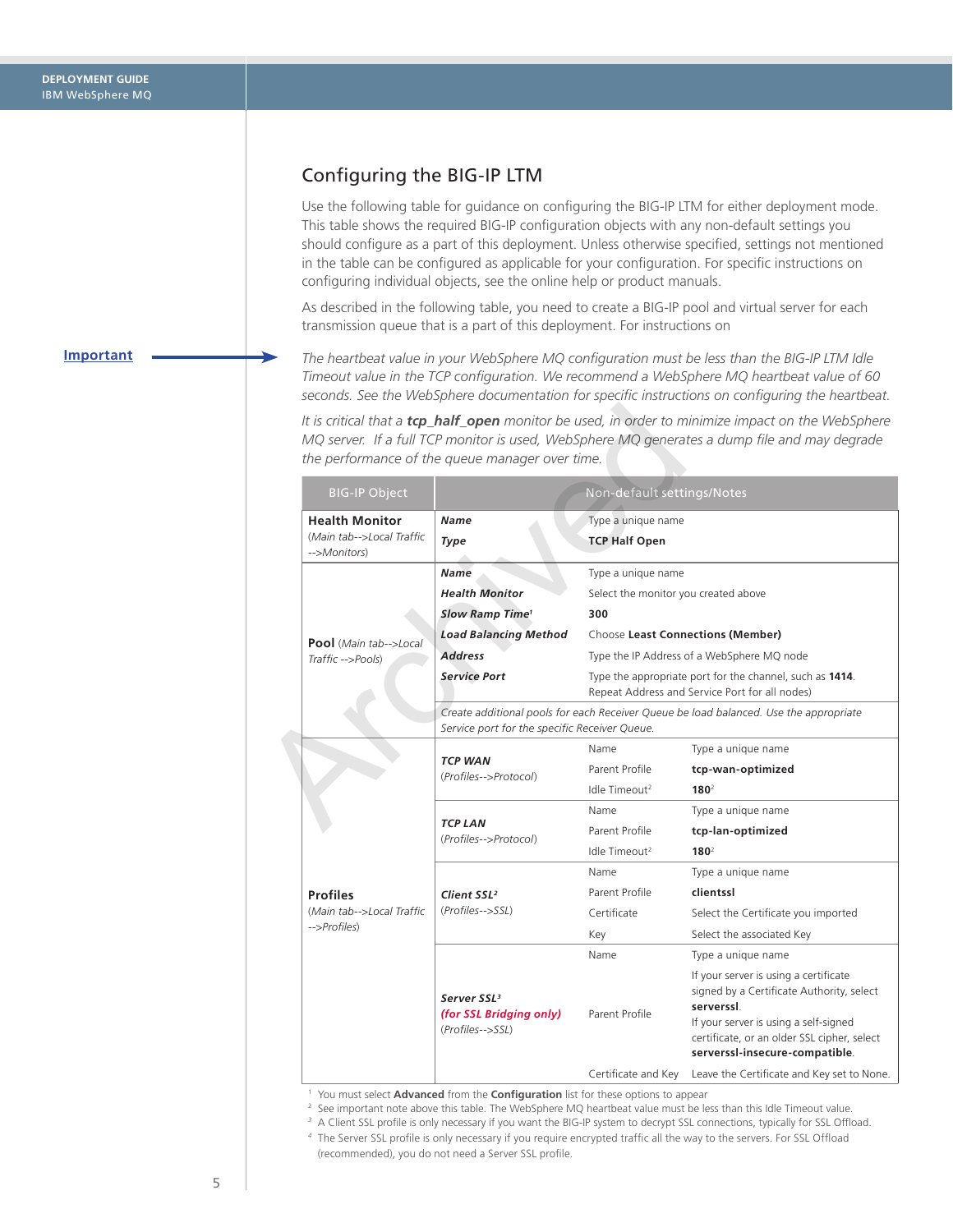| <b>BIG-IP Object</b>                                                                                                                                                                                                                |                                                                                                                                                                                      | Non-default settings/Notes                                                                                     |  |  |
|-------------------------------------------------------------------------------------------------------------------------------------------------------------------------------------------------------------------------------------|--------------------------------------------------------------------------------------------------------------------------------------------------------------------------------------|----------------------------------------------------------------------------------------------------------------|--|--|
|                                                                                                                                                                                                                                     | <b>Name</b>                                                                                                                                                                          | Type a unique name.                                                                                            |  |  |
|                                                                                                                                                                                                                                     | <b>Address</b>                                                                                                                                                                       | Type the IP Address for this virtual server                                                                    |  |  |
|                                                                                                                                                                                                                                     | <b>Service Port</b>                                                                                                                                                                  | Type the same port you used for the pool, such as 1414.                                                        |  |  |
|                                                                                                                                                                                                                                     | Protocol Profile (Client)1,4                                                                                                                                                         | Select the WAN optimized TCP profile you created above                                                         |  |  |
|                                                                                                                                                                                                                                     | Protocol Profile (Server) <sup>1</sup>                                                                                                                                               | Select the LAN optimized TCP profile you created above                                                         |  |  |
| <b>Virtual Server</b><br>(Main tab-->Local Traffic<br>-->Virtual Servers)                                                                                                                                                           | SSL Profile (Client) <sup>2</sup>                                                                                                                                                    | If you created a Client SSL profile only: Select the Client SSL<br>profile you created above                   |  |  |
|                                                                                                                                                                                                                                     | SSL Profile (Server) <sup>3</sup>                                                                                                                                                    | If you created a Server SSL profile for SSL Bridging only: Select<br>the Server SSL profile you created above. |  |  |
|                                                                                                                                                                                                                                     | <b>SNAT Pool</b>                                                                                                                                                                     | <b>Auto Map</b>                                                                                                |  |  |
|                                                                                                                                                                                                                                     | <b>Default Pool</b>                                                                                                                                                                  | Select the appropriate pool you created above                                                                  |  |  |
|                                                                                                                                                                                                                                     | Create additional virtual servers for each pool you created above. Make sure to use the<br>appropriate Service Port, and select the appropriate Pool. You can use the same profiles. |                                                                                                                |  |  |
| (recommended), you do not need a Server SSL profile.<br>4 If the majority of your clients are connecting via a LAN, use the LAN optimized profile you created.<br>This completes the BIG-IP LTM configuration.<br><b>Next Steps</b> |                                                                                                                                                                                      |                                                                                                                |  |  |
|                                                                                                                                                                                                                                     |                                                                                                                                                                                      |                                                                                                                |  |  |
| Now that you've completed the BIG-IP system configuration for IBM WebSphere MQ, here are<br>some examples of what to do next.                                                                                                       |                                                                                                                                                                                      |                                                                                                                |  |  |
| Adjust your DNS settings to point to the BIG-IP system                                                                                                                                                                              |                                                                                                                                                                                      |                                                                                                                |  |  |
| After the configuration is completed, your DNS configuration should be adjusted to point to the<br>BIG-IP virtual server for WebSphere MQ.                                                                                          |                                                                                                                                                                                      |                                                                                                                |  |  |

- <sup>2</sup> A Client SSL profile is only necessary if you want the BIG-IP system to decrypt SSL connections, typically for SSL Offload.
- <sup>3</sup> The Server SSL profile is only necessary if you require encrypted traffic all the way to the servers. For SSL Offload (recommended), you do not need a Server SSL profile.
- *4* If the majority of your clients are connecting via a LAN, use the LAN optimized profile you created.

# Next Steps

## Adjust your DNS settings to point to the BIG-IP system

#### Advertise new Queue IP addresses to Messaging systems.

You must advertise your new Queue IP addresses to your Messaging Systems. Be sure to update your transmission queues to point to the BIG-IP LTM virtual IP address or the DNS name you have created for this address.

If you do not advertise the IP addresses, traffic is sent directly to the broker servers and not the high availability system you have just created.

#### Make sure the BIG-IP TCP Idle Timeout is configured properly

If you notice your WebSphere Queues are timing out, check to make sure you the WebSphere MQ heartbeat are set to a value that is smaller than the BIG-IP TCP Idle Timeout value, as described in this guide on *[page 5](#page-4-1)* .